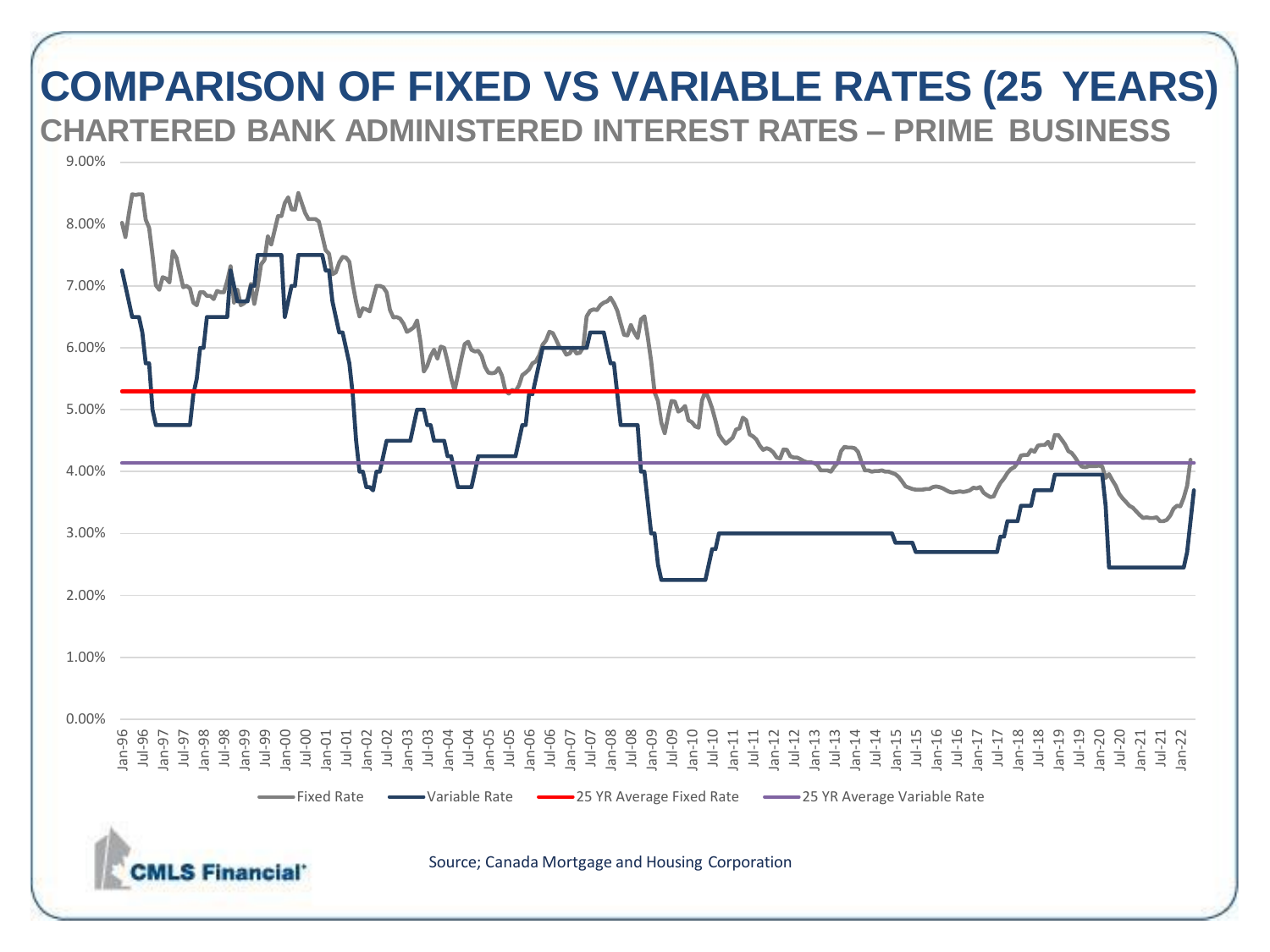# **FIXED RATES OF THE PAST 25 YEARS**

#### **AVERAGE RESIDENTIAL MORTGAGE LENDING RATE – 5 YEAR**

| Year            | January | February | March | April | May   | June  | July  | August | September | October |       | November December | Average |
|-----------------|---------|----------|-------|-------|-------|-------|-------|--------|-----------|---------|-------|-------------------|---------|
| 1996            | 8.02%   | 7.79%    | 8.16% | 8.48% | 8.47% | 8.48% | 8.48% | 8.07%  | 7.94%     | 7.50%   | 7.01% | 6.94%             | 7.95%   |
| 1997            | 7.14%   | 7.12%    | 7.06% | 7.56% | 7.46% | 7.22% | 6.98% | 7.00%  | 6.96%     | 6.73%   | 6.69% | 6.90%             | 7.07%   |
| 1998            | 6.90%   | 6.84%    | 6.84% | 6.79% | 6.92% | 6.90% | 6.90% | 7.08%  | 7.32%     | 6.73%   | 6.94% | 6.69%             | 6.90%   |
| 1999            | 6.72%   | 6.79%    | 7.03% | 6.71% | 6.99% | 7.35% | 7.42% | 7.80%  | 7.67%     | 7.90%   | 8.13% | 8.13%             | 7.39%   |
| 2000            | 8.34%   | 8.43%    | 8.24% | 8.23% | 8.50% | 8.34% | 8.18% | 8.08%  | 8.08%     | 8.08%   | 8.04% | 7.81%             | 8.20%   |
| 2001            | 7.58%   | 7.52%    | 7.19% | 7.22% | 7.38% | 7.47% | 7.46% | 7.39%  | 7.03%     | 6.74%   | 6.51% | 6.64%             | 7.18%   |
| 2002            | 6.62%   | 6.59%    | 6.80% | 7.00% | 7.00% | 6.98% | 6.90% | 6.61%  | 6.49%     | 6.50%   | 6.47% | 6.39%             | 6.70%   |
| 2003            | 6.26%   | 6.29%    | 6.33% | 6.44% | 6.10% | 5.62% | 5.71% | 5.87%  | 5.97%     | 5.83%   | 6.02% | 6.00%             | 6.04%   |
| 2004            | 5.78%   | 5.51%    | 5.31% | 5.56% | 5.82% | 6.06% | 6.10% | 5.97%  | 5.94%     | 5.95%   | 5.87% | 5.69%             | 5.80%   |
| 2005            | 5.60%   | 5.59%    | 5.60% | 5.67% | 5.55% | 5.31% | 5.26% | 5.32%  | 5.30%     | 5.39%   | 5.56% | 5.60%             | 5.48%   |
| 2006            | 5.65%   | 5.75%    | 5.78% | 5.88% | 6.05% | 6.12% | 6.26% | 6.24%  | 6.13%     | 6.01%   | 5.99% | 5.89%             | 5.98%   |
| 2007            | 5.91%   | 6.00%    | 5.91% | 5.92% | 6.01% | 6.51% | 6.60% | 6.62%  | 6.61%     | 6.69%   | 6.73% | 6.75%             | 6.36%   |
| 2008            | 6.81%   | 6.72%    | 6.60% | 6.40% | 6.21% | 6.20% | 6.37% | 6.25%  | 6.16%     | 6.46%   | 6.51% | 6.17%             | 6.41%   |
| 2009            | 5.78%   | 5.28%    | 5.14% | 4.79% | 4.62% | 4.90% | 5.14% | 5.13%  | 4.97%     | 5.00%   | 5.06% | 4.83%             | 5.05%   |
| 2010            | 4.80%   | 4.73%    | 4.71% | 5.15% | 5.30% | 5.18% | 5.02% | 4.82%  | 4.60%     | 4.52%   | 4.45% | 4.50%             | 4.82%   |
| 2011            | 4.55%   | 4.68%    | 4.70% | 4.87% | 4.83% | 4.60% | 4.57% | 4.52%  | 4.42%     | 4.35%   | 4.38% | 4.36%             | 4.57%   |
| 2012            | 4.31%   | 4.23%    | 4.21% | 4.36% | 4.35% | 4.25% | 4.23% | 4.23%  | 4.20%     | 4.17%   | 4.15% | 4.15%             | 4.24%   |
| 2013            | 4.14%   | 4.11%    | 4.02% | 4.02% | 4.02% | 4.00% | 4.08% | 4.14%  | 4.33%     | 4.40%   | 4.39% | 4.39%             | 4.17%   |
| 2014            | 4.38%   | 4.32%    | 4.16% | 4.02% | 4.02% | 4.00% | 4.01% | 4.01%  | 4.02%     | 4.00%   | 4.00% | 3.98%             | 4.08%   |
| 2015            | 3.96%   | 3.91%    | 3.84% | 3.76% | 3.74% | 3.72% | 3.71% | 3.71%  | 3.71%     | 3.72%   | 3.72% | 3.75%             | 3.77%   |
| 2016            | 3.76%   | 3.75%    | 3.73% | 3.70% | 3.67% | 3.66% | 3.67% | 3.68%  | 3.67%     | 3.68%   | 3.70% | 3.74%             | 3.70%   |
| 2017            | 3.73%   | 3.75%    | 3.66% | 3.62% | 3.59% | 3.60% | 3.72% | 3.82%  | 3.89%     | 3.98%   | 4.04% | 4.07%             | 3.79%   |
| 2018            | 4.14%   | 4.26%    | 4.27% | 4.27% | 4.35% | 4.32% | 4.42% | 4.43%  | 4.43%     | 4.48%   | 4.38% | 4.59%             | 4.36%   |
| 2019            | 4.59%   | 4.52%    | 4.44% | 4.33% | 4.30% | 4.23% | 4.14% | 4.08%  | 4.07%     | 4.09%   | 4.09% | 4.09%             | 4.25%   |
| 2020            | 4.10%   | 4.08%    | 3.90% | 3.96% | 3.86% | 3.77% | 3.64% | 3.57%  | 3.51%     | 3.45%   | 3.42% | 3.36%             | 3.72%   |
| 2021            | 3.30%   | 3.25%    | 3.26% | 3.25% | 3.25% | 3.26% | 3.20% | 3.20%  | 3.22%     | 3.29%   | 3.40% | 3.45%             | 3.28%   |
| 2022            | 3.44%   | 3.58%    | 3.77% | 4.19% |       |       |       |        |           |         |       |                   | 1.25%   |
| 25 year average | 5.21%   | 5.17%    | 5.14% | 5.18% | 5.41% | 5.40% | 5.41% | 5.39%  | 5.36%     | 5.32%   | 5.31% | 5.28%             | 5.30%   |
|                 |         |          |       |       |       |       |       |        |           |         |       |                   |         |

Source; Bank of Canada, Department of Monetary and Financial Analysis